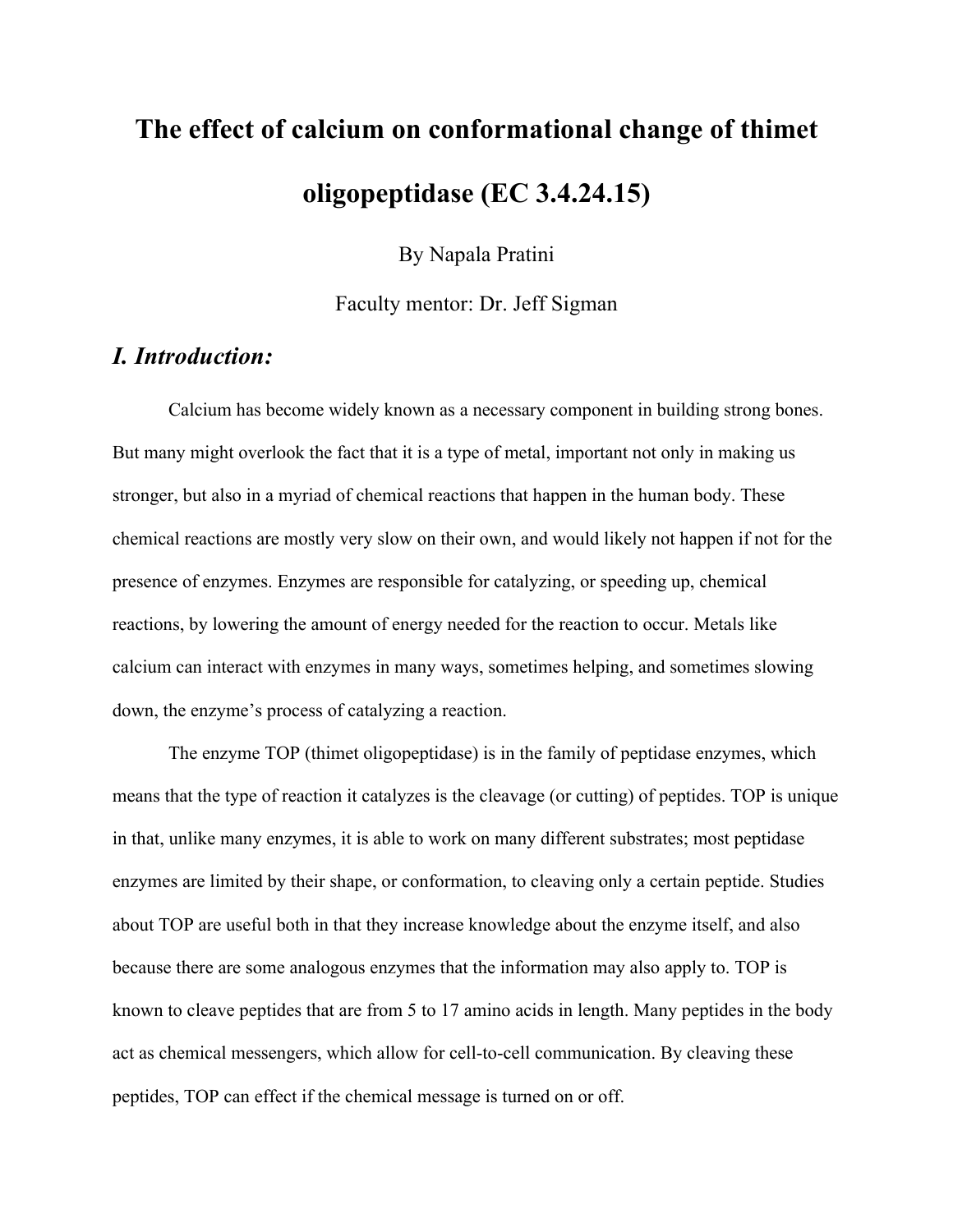The physiological roles of TOP are still under investigation. TOP has been found in the kidneys, lungs, brain, pituitary, testis, liver, and spleen. It is known to play a part in reproduction and homeostasis of the heart. Also, TOP cleaves an important peptide involved in Alzheimer's disease, so understanding this enzyme and how it works could be important in new findings about this so far incurable disease. Investigating the role of calcium on enzyme conformation and substrate specificity is important in investigating the mechanism and specific function of TOP.

The fact that TOP is effective on a variety of peptides has provoked much investigation into its mechanism for cleaving. The conclusions that have been made suggest that it functions like a clamshell. The active site of an enzyme is the region on its surface where the chemical reaction takes place, where the peptide binds to the enzyme. In its unbound form, the active site of TOP is like an open shell. When a peptide enters the active site, the enzyme closes around it. In this closed form, the chemical reaction takes place. The enzyme then opens, releasing two shorter peptides. This shape change that TOP undergoes is called a 'conformational change'. This mechanism is important to the enzyme's ability to be able to cleave different peptides.

TOP is secreted from cells and is seen in the extracellular environment. Previous studies have shown the calcium has an effect on its secretion from cells, and also on the cleavage site (between which two amino acids the peptide is cleaved). However, the exact role of calcium on the enzyme, and more specifically on its mechanism, is unclear. This research attempts to draw a correlation between calcium and TOP's conformational change, and expands to more generally investigate the mechanism by which TOP cleaves peptides. This was done by observing how the enzyme works on different substrates (activity assays), how it unfolds under different conditions (denaturation), and how its activity changes at different pH's.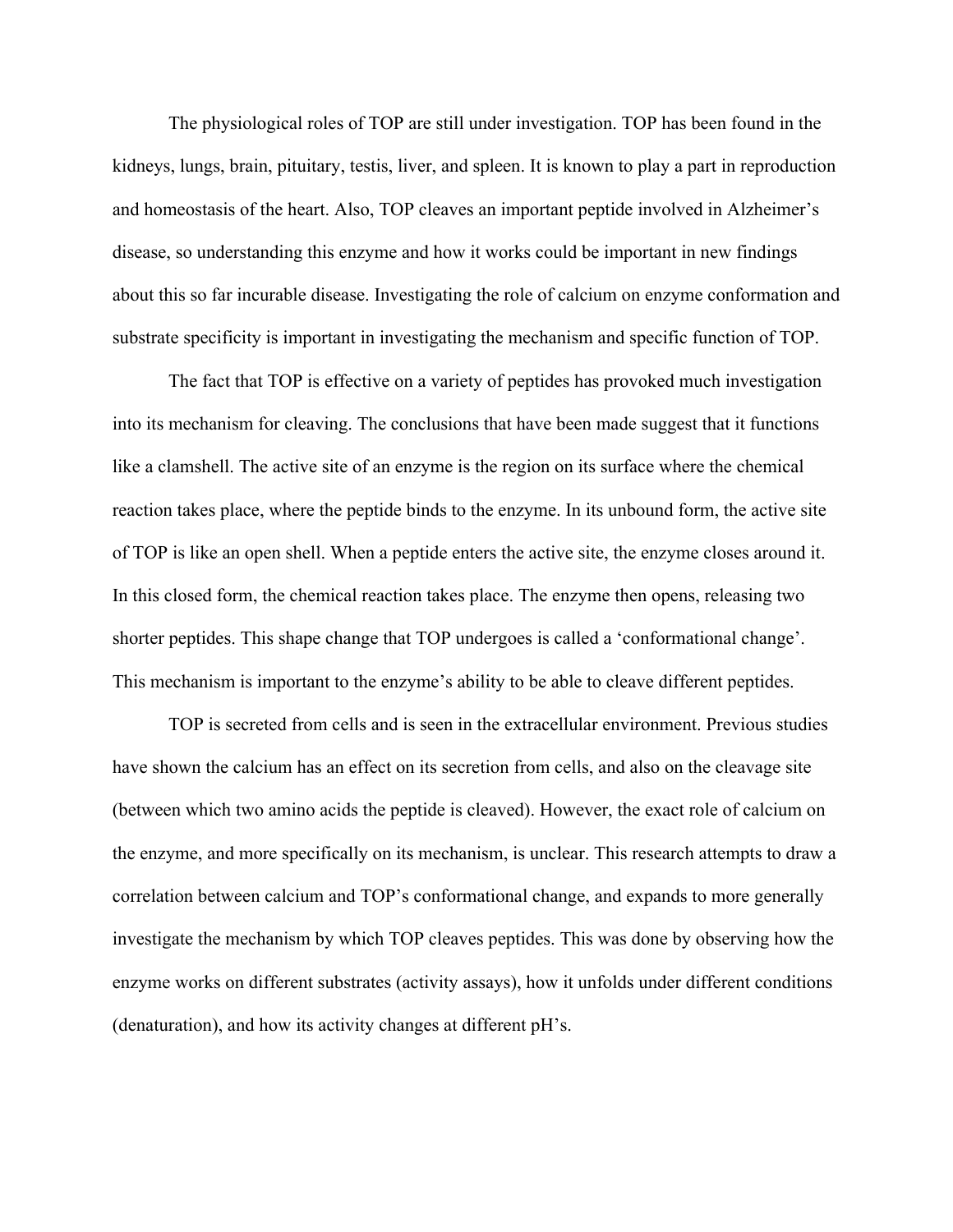## *II. Experimental Procedure:*

*A. Materials:* Tris(hydroxymethyl) aminomethane, DTT, and TCEP, purchased from FisherBiotech (Fair Lawn, NJ, USA), Guanidine Hydrochloride purchased from MP Biomedicals (29525 Fountain Pkwy., Solon, Ohio, USA), Urea, Bis-tris, CHES, Potassium chloride, and Calcium chloride, purchased from Sigma-Aldrich (PO Box 14508, St. Louis, MO, USA), Glycerol purchased from Acros (New Jersey, USA), wild type TOP provided by Dr. Marc J. Glucksman at the Rosalind Franklin Institute (Chicago), inhibitors Angiotensin 1-7 and Neurotensin 9-13, and substrates MCA and MCA-Bk purchased from Bachem (4416 Bubendorf, Switzerland), substrate MCA-neurotensin (NH2) purchased from Anaspec, Inc. (Fremont, CA, USA).

*B. Equipment:* 2000 and 100uL micro-cuvettes from Starna Cells, Inc. (Atascadero, CA, USA), Agilent 8453 diode array UV spectrometer, Eppendorf PhysioCare micropipettes and tips, fluorometer, Oakton pH/CON 150 series pH probe, and Perkin Elmer Luminescence spectrometer LS50B fluorometer.

*C. Substrate preparation:* All substrates were prepared by the same method. Dry stock was diluted with DMSO. Serial dilutions with DMSO made to prepare 6 to 8 different substrate concentrations. Concentration of the lowest found by measuring absorbance at 366 nm and calculating concentration based on the molar extinction coefficient 17.3 mM<sup>-1</sup>cm<sup>-1</sup> (blank was plain DMSO). Subsequent concentrations back calculated based on how serial dilutions were carried out (usually a 50-50 dilution each time).

*D. Enzyme preparation:* Enzyme stock removed from -80˚C freezer and allowed to thaw. 50uL buffer with 1mM TCEP added to enzyme stock, and this mixture centrifuged through filter. 10uL of this stock added to 110uL plain buffer. UV-vis taken of this mixture,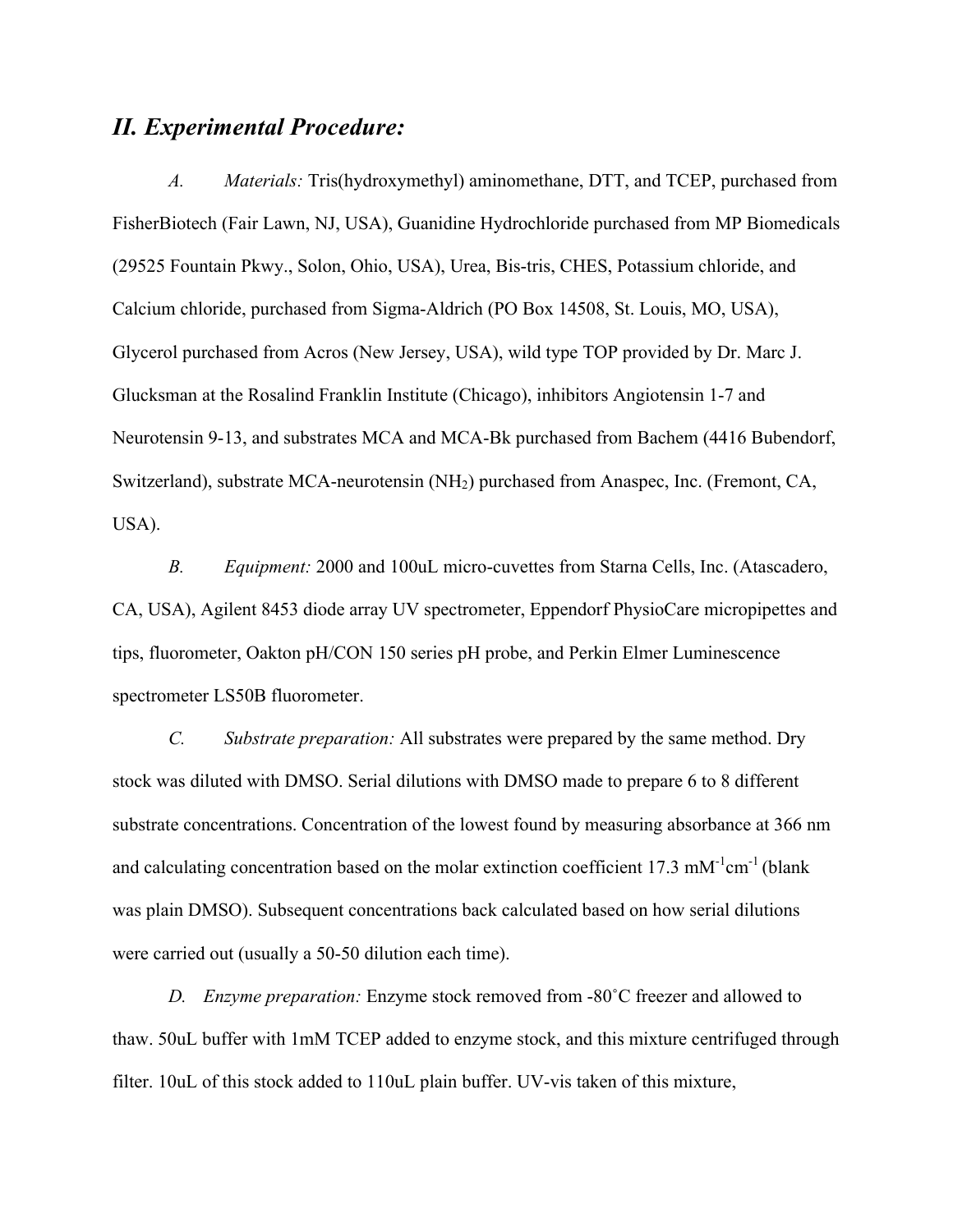concentration calculated using the molar extinction coefficient  $73.11 \text{ mM}^{-1} \text{cm}^{-1}$  (blank was 120uL plain buffer with 1mM TCEP). Enzyme diluted with buffer to concentration needed for assay/ denaturation.

*E. Activity assays:* Appropriate buffer (either 125mM KCl or 85mM KCl & 20mM  $CaCl<sub>2</sub>$ ) prepared with 25mM Tris, 1mM TCEP, and pH 7.80. KCl was added to the CaCl<sub>2</sub> buffer to keep the ion strength constant, as ion strength can change enzyme activity. TCEP is a reducing agent, and keeps the protein from aggregating due to the formation of disulfide bonds, which inactivate the enzyme. To perform the assay, 1980uL buffer was mixed with 10uL of substrate. The enzyme was then added, for a final enzyme concentration of 0.0005uM, and data collection quickly started on the fluorometer. This procedure was repeated in duplicate at each substrate concentration. Parameters used for the fluorometer: excitation wavelength 325nm, emission wavelength 400nm, excitation slit 5.0nm, emission slit 6.0nm, duration 150 seconds, data interval 1 second.

*F. Inhibitor studies:* Inhibitors Angiotensin 1-7 and Neurotensin 9-13 were used in activity assays with the substrate MCA. The same procedure as (e) was used, except that 20uM NT9-13 or 25uM Ang 9-13 was added to the buffer before adding enzyme.

*G. Denaturation:* Buffer prepared with 25mM tris, 125mM KCl or 85mM KCl & 20mM CaCl2, 10% glycerol, 9M urea or 0M urea, and 5mM DTT, pH 7.80. 150uL samples prepared with varying ratios of urea and plain buffer. Enzyme was added for 0.5uM TOP in each sample. Blanks were prepared in the same manner, replacing the 5uL of enzyme with plain buffer. Samples were made in duplicate. Denaturation with inhibitor was performed in the same manner, with inhibitor added directly to each sample. Samples were allowed to equilibrate for 30 minutes, and then each ran on the fluorometer. Flourometer parameters: excitation wavelength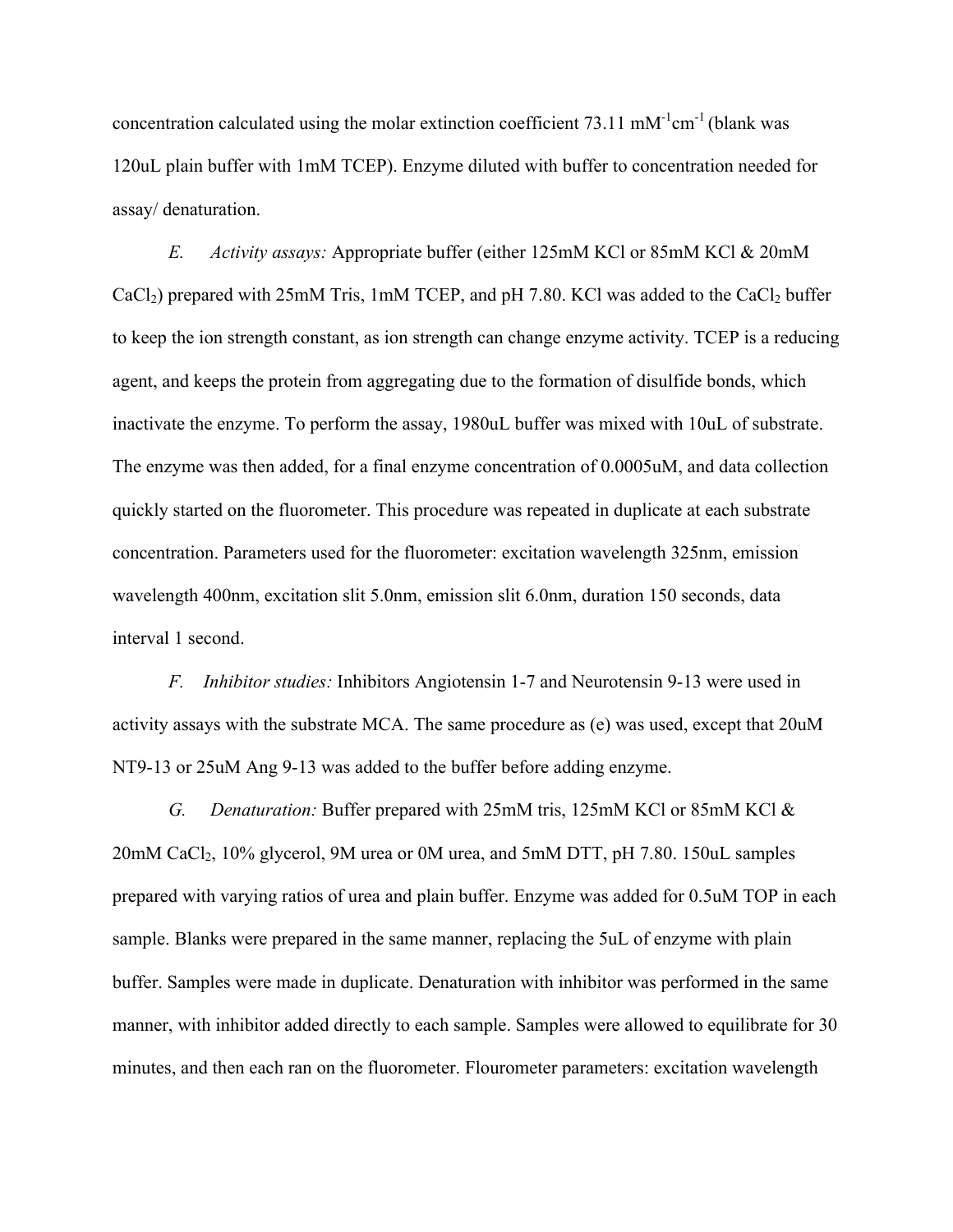295nm, start @ 320nm, end @ 420nm, excitation slit 5nm, emission slit 10nm, scan speed 200nm/min, 3 accumulation scans. Urea concentration was found by taking the refractive index of each sample, and using the online urea calculator at

http://depts.washington.edu/bakerpg/guhcl.html, which converts refractive index of the sample to urea concentration.

*H. pH profile:* Similar procedure used as activity assays, with mca-BK substrate. Assays were performed at a pH range 4.99-9.87. pH was measured both before and after the assays to check that the buffering system was effective. The assays at pH 4.99 and 6 were performed in 25mM bis-tris and those at 9.01, 9.5, 9.87 in 25mM CHES, as opposed to 25mM tris. These buffers were necessary to maintain pH at the higher and lower pH's.

## *III. Results*

*A. Activity assays:* Kinetic parameters were calculated from assays with and without calcium for the 3 substrates MCA, mca-BK, and mca-NT. The raw data was exported into Excel and average rates were calculated. The program Plot was used for non-linear curve fitting of the data points to a Michaelis-Menten curve, which is substrate concentration vs. rate. This curve fit gave values for  $K_{cat}$  and  $K_m$  ( $K_{cat}/K_m$  was easily calculated from there.) Values without calcium were standardized to 1 in order to compare the effect of calcium on enzyme activity. Since the different substrates have inherently varying kinetic parameters, this standardization was necessary. Results are shown in the following charts.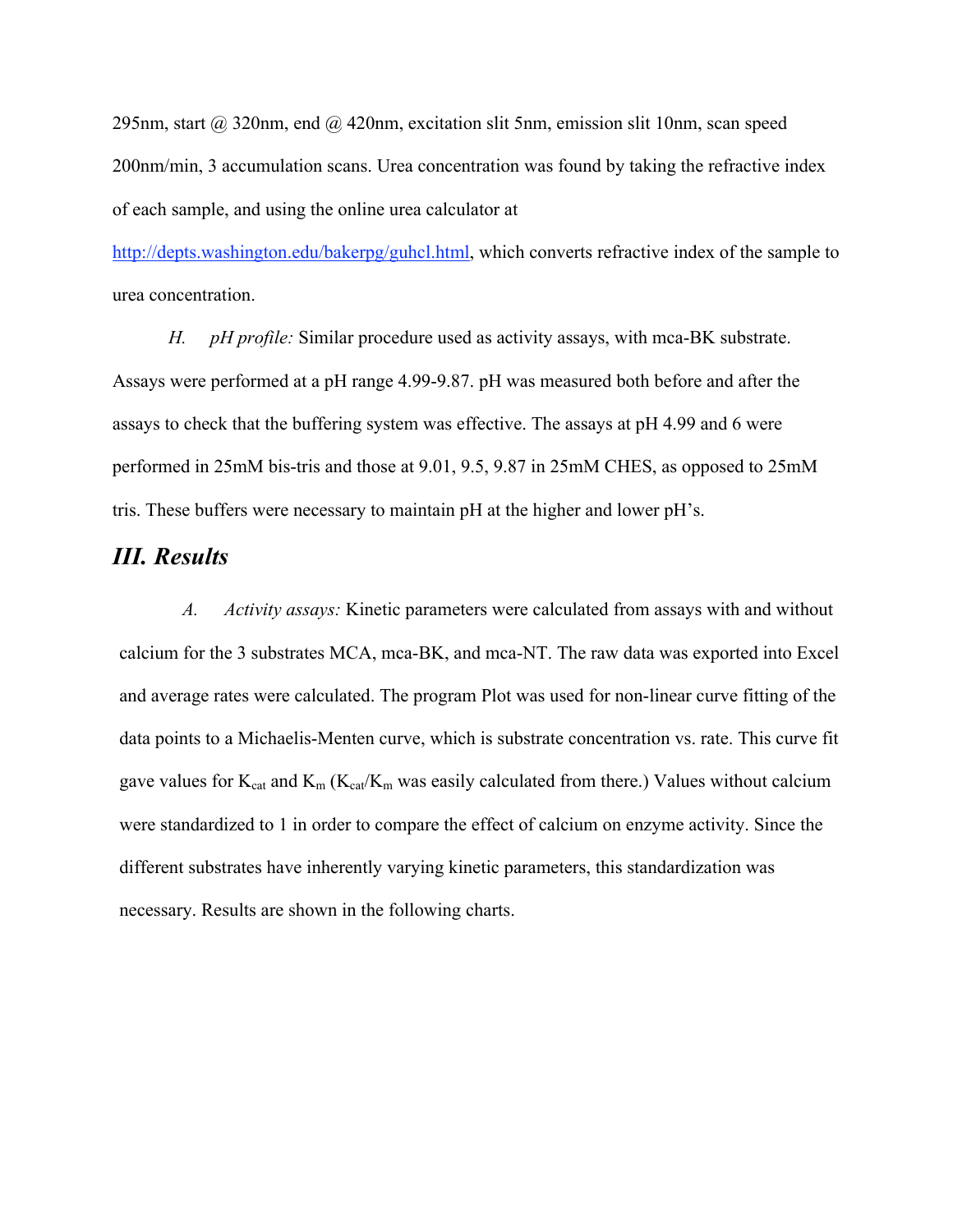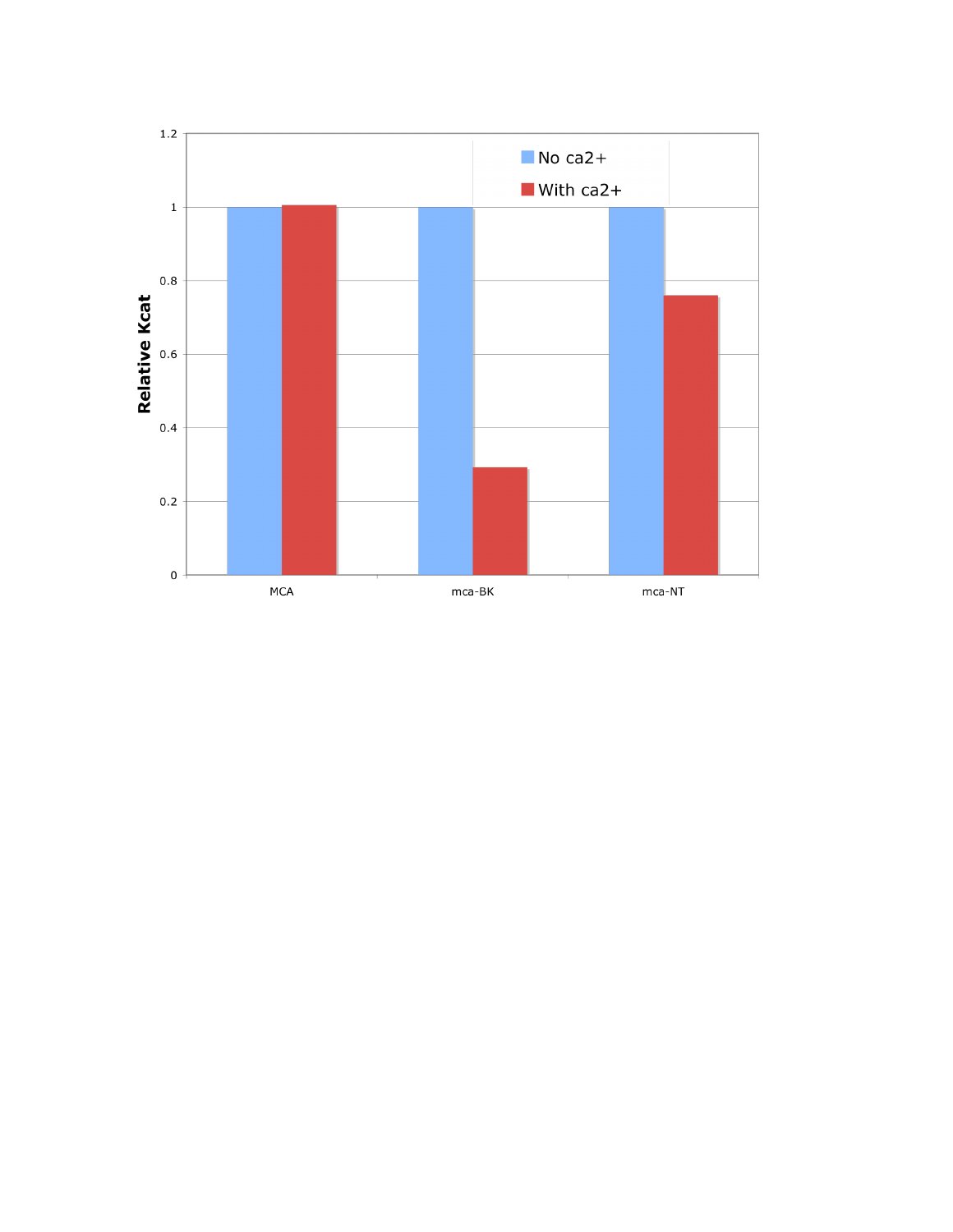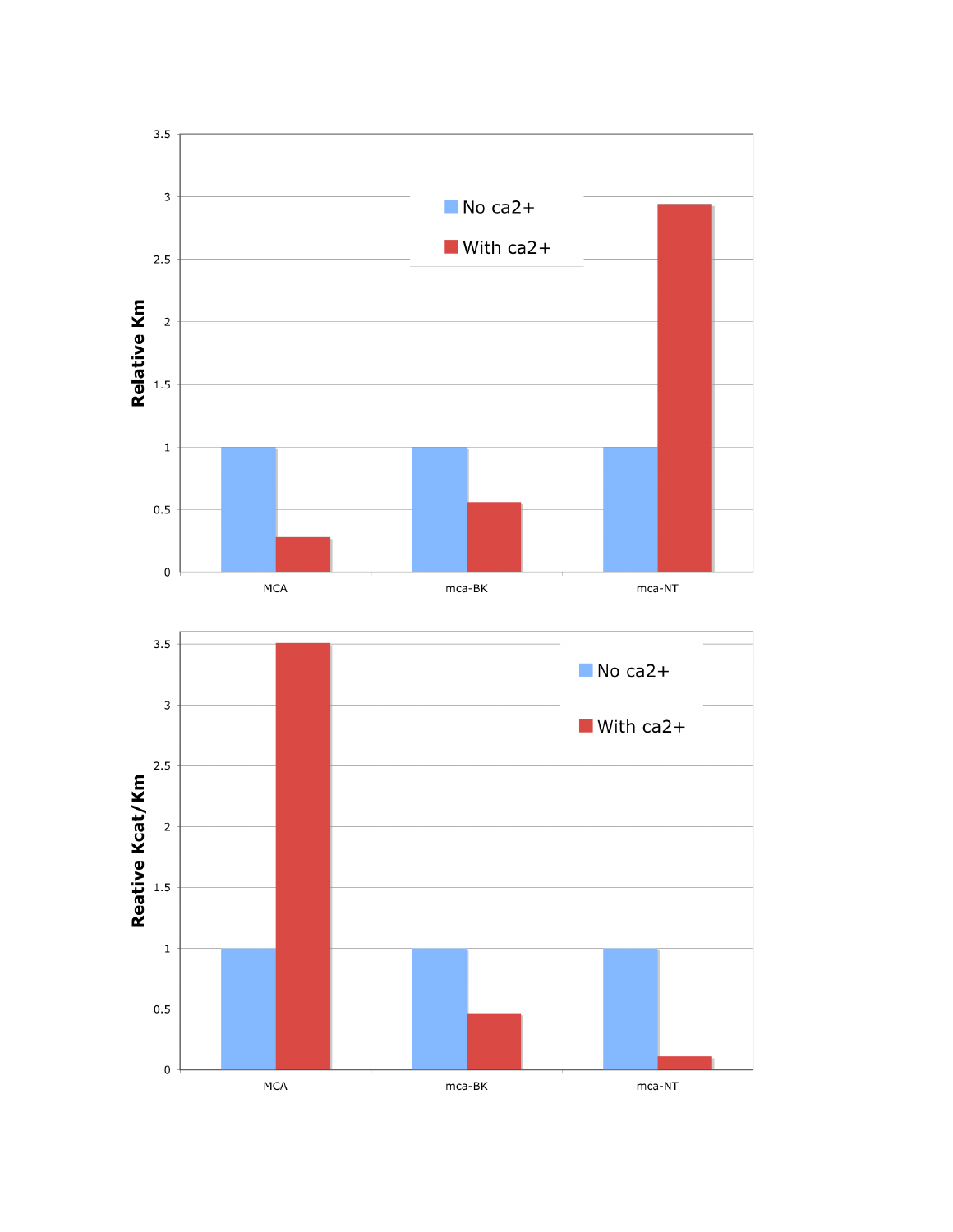*B. Inhibitor studies:* Data from the assays without calcium were standardized to 1, similar to activity assays. The following chart displays relative  $K_i$  values.  $K_i$  is the inhibitor constant, which is the concentration of inhibitor required to decrease the reaction rate to half. Therefore, a higher  $K_i$  value means that a higher inhibitor concentration is needed, and therefore the inhibitor is not working as well. A lower  $K_i$ , conversely, means that the inhibitor is binding more strongly to the enzyme's active site. These data show that the NT9-13 inhibitor bind better in the presence of calcium than does the Ang1-7 inhibitor, although both bind less with calcium than without.



C. *Denaturation:* Data was plotted as concentration of urea versus emission @ 340. Data was standardized by enzyme concentration. Spectra of undenatured protein with and without calcium were identical, so the data was the standardized to 1, in order to compare the shapes of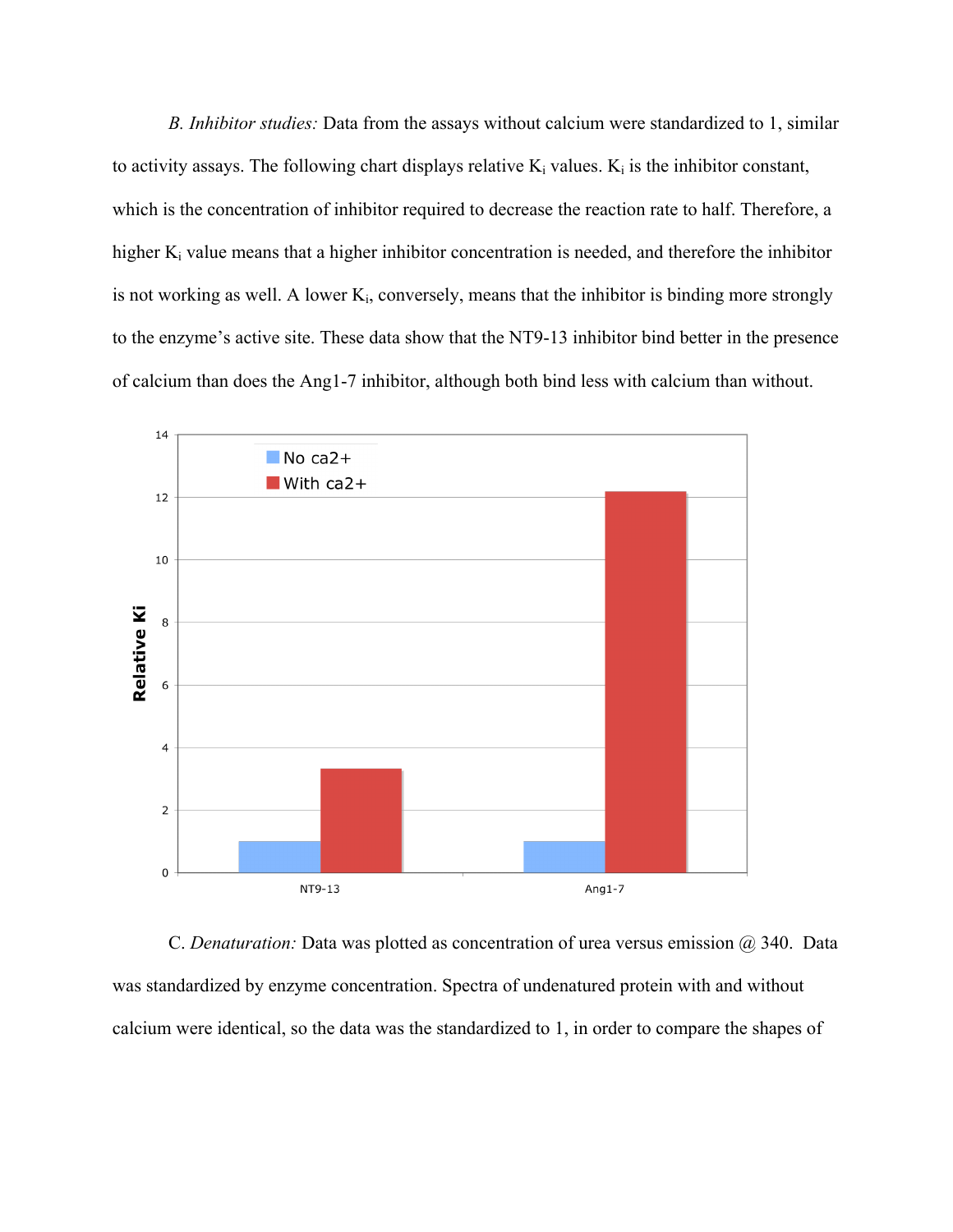the curves.

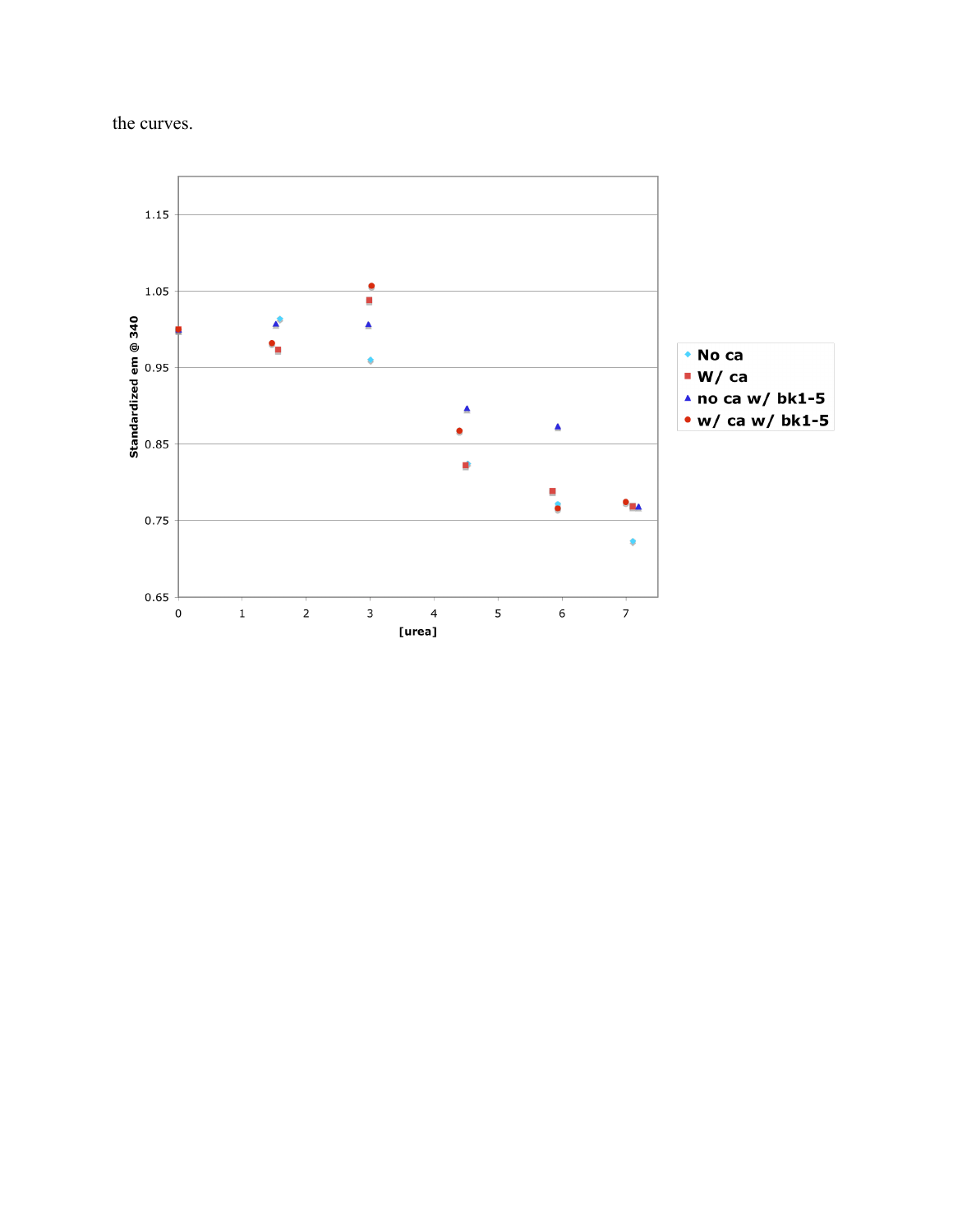*D. pH profile:* In order to compare results with the pH profile previously done on MCA substrate, plots were made of pH vs.  $K_{cat}$ , pH vs.  $K_m$ , and pH vs.  $K_{cat}/K_m$ .



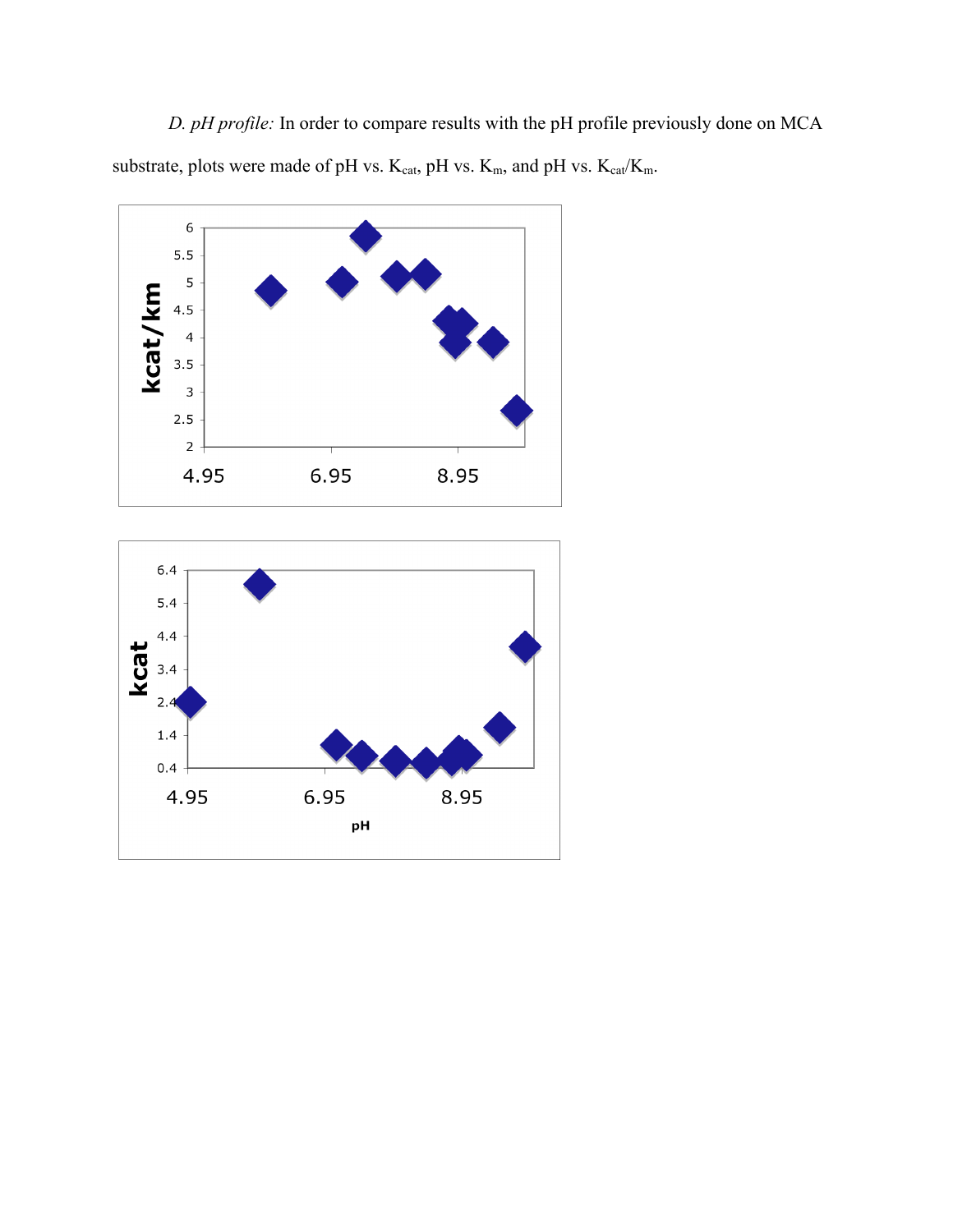

# *IV. Discussion*

#### *A. Activity Assay:*

The kinetic parameters being considered are  $K_{cat}$ ,  $K_M$ , and  $K_{cat}/K_m$ .  $K_{cat}$  is the turnover number; the number of substrate molecules converted to product per unit time (reported in  $s^{-1}$ ).  $K_m$  is related to the affinity of the enzyme to the particular substrate. A higher  $K_m$  indicates that the affinity is less.  $K_{cat}/K_m$  is a second order rate constant that is often used to compare catalytic efficiency of the same enzyme under different conditions. It has been previously assumed that the substrate mca-BK does not require the enzyme to undergo its conformational change in order to be cleaved, whereas MCA substrate does. This means that the enzyme is able to use difference mechanisms for cleaving for different substrates. This was used as the original basis upon which to compare enzyme activity with and without calcium, in attempt to draw a correlation between the mechanism and the presence of calcium. The activity data show that for MCA, the presence of calcium increases binding affinity and overall activity. For mca-BK, calcium still increases the binding affinity, but it decreases the turnover rate, which leads to an overall lower activity. For the mca-NT substrate, however, calcium decreases binding affinity and turnover rate, which makes the enzyme efficiency much less. The differences in the kinetic parameters between MCA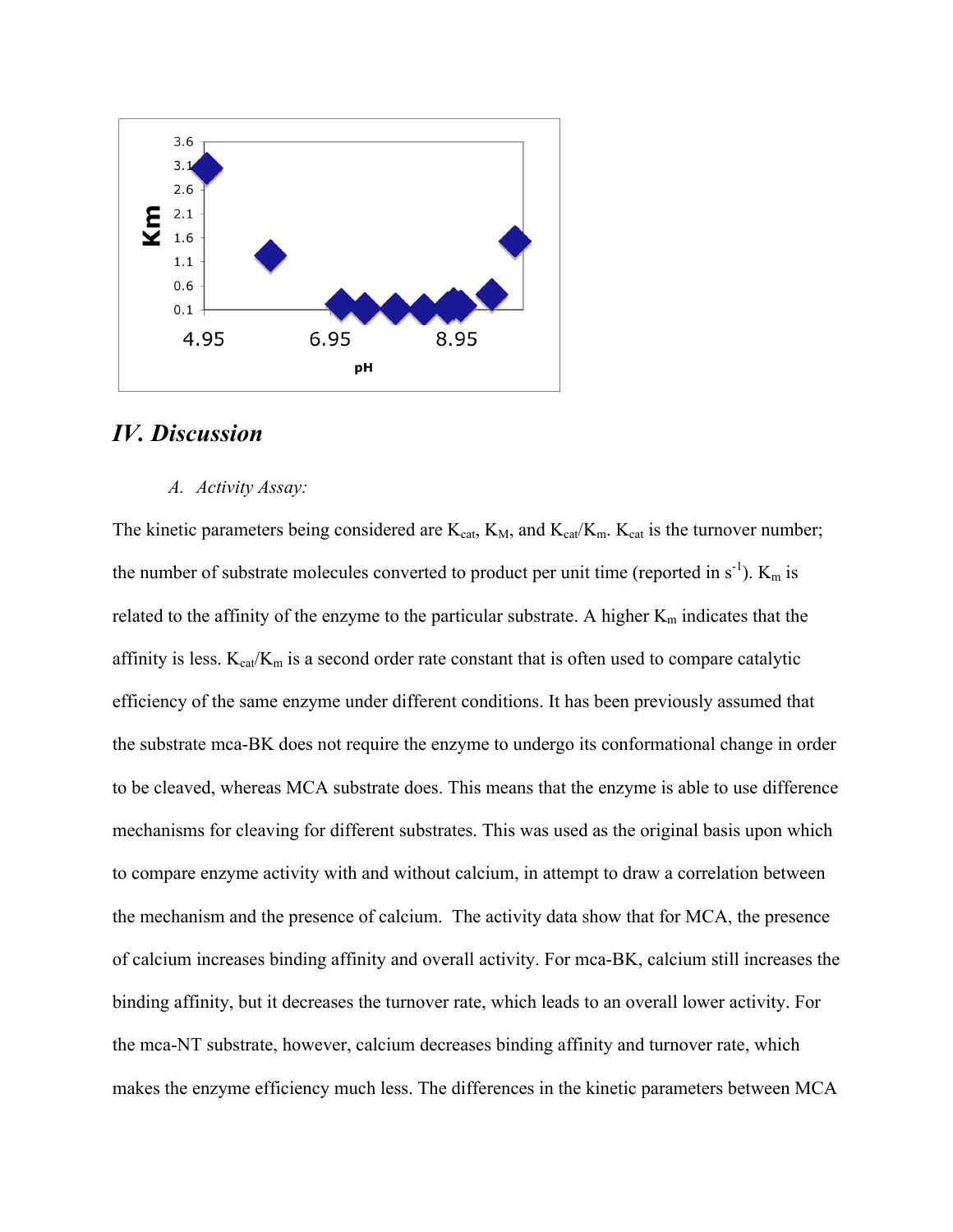and mca-BK offer a possible correlation between calcium and enzyme conformation. Under the same conditions, the overall enzyme efficiency is opposite for the different substrates, while the effect of calcium on binding affinity does not change. The mca-NT substrate is a special case. The C-terminal of this peptide has been modified from a COO- to NH<sub>2</sub>, which changes how it interacts with the enzyme's active site. The previous negative charge is now neutral. A new version of this substrate with the normal COO- on the C-terminus has been ordered, and assays with this substrate will show specifically how the C-terminus interacts with the enzyme, and how changing this influences the kinetic parameters. These assays have yet to be performed. Molecular modeling on a computer program can also be used to predict how this C-terminus change will affect how the substrate fits in the enzyme, and how repulsions or interactions help of hinder activity. Based on what was seen in the assays using this substrate, it is possible to hypothesize that changing the C-terminal to an uncharged residue is unfavorable, as both binding affinity and enzyme activity decreased. In order to confirm this, however, the unmodified substrate must also be used in order to compare the kinetic parameters between the two. Another possibility has to do with the residues of the mca-NT substrate. Both MCA and mca-BK are relatively non-polar and have mostly positively charged residues. Since calcium is found in the form  $Ca<sup>2+</sup>$ , it would only interact with negatively charged residues. Therefore, the MCA and mca-BK would not be inhibited by the calcium, because all residues are available to interact with the active site like normal. The mca-NT, on the other hand, has a negatively charged glutamate residue, which has the potential to interact with the calcium. When the substrate binds without calcium, the negatively charged residue has the ability to interact with a positive portion on TOP's active site. In the presence of calcium, then, the negative charge would be neutralized by calcium, and would not interact as well with the active site, therefore not binding as effectively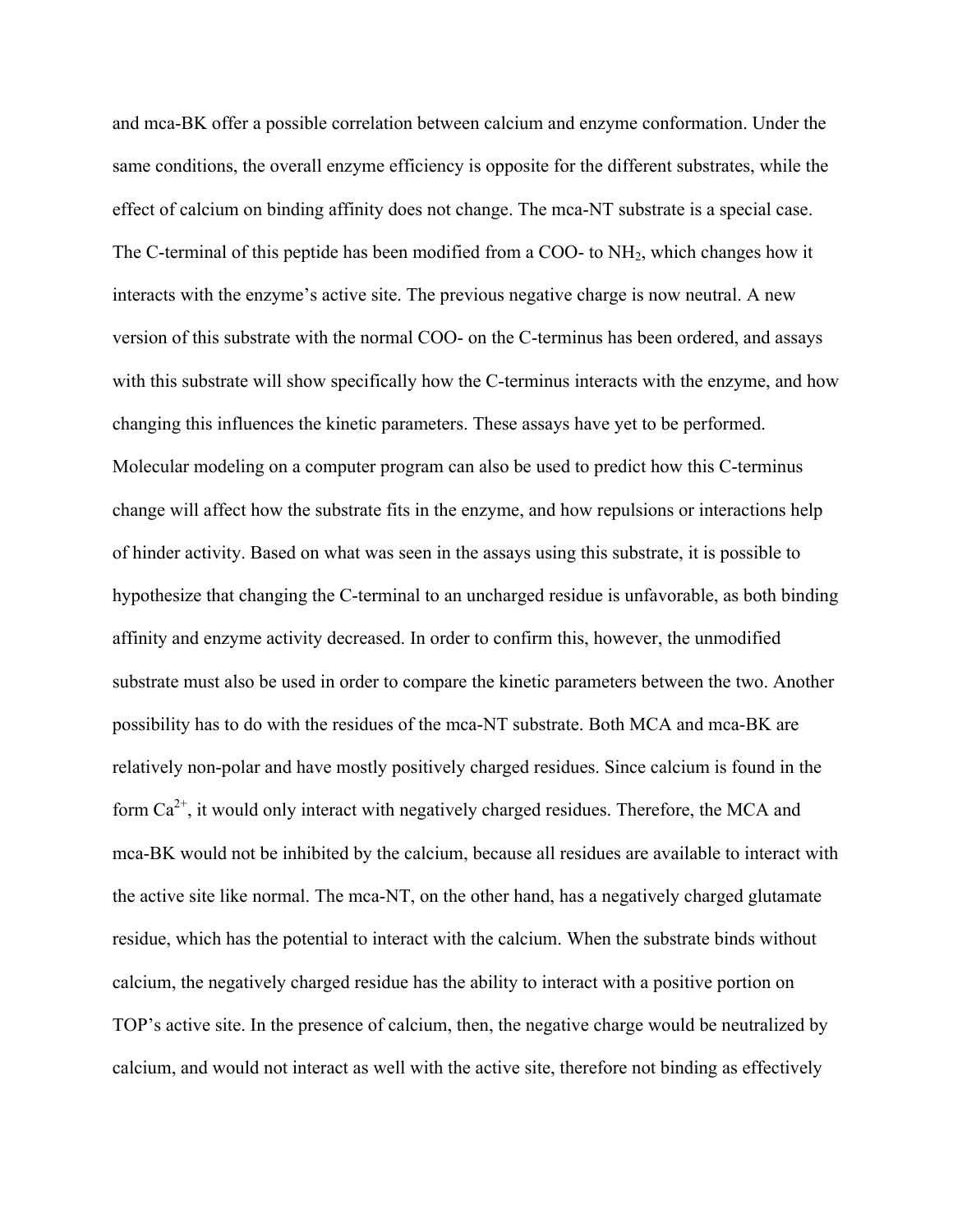as before. This possibility can also be examined on a molecular modeling program to see which regions of the active site each substrate residue has the capability to interact with.

#### *B. Inhibitor study*

Inhibitors are basically chopped up substrates, which bind to the active site to prevent the enzyme from cleaving full-length peptides. When the inhibitor is bound, the enzyme is in its closed shape, and therefore inactive. In this study, the inhibitors used were either the first or second half of a substrate. The reason that there is a difference between the two is because of how the different inhibitors bind in the active site, and more specifically which end of them is interacting with the zinc molecule, which allows the inhibitors to bind. Each inhibitor also has an N-terminus and C-terminus, just like any peptide. Since the inhibitor Ang1-7 is the first half of the Angiotensin substrate, it's C-terminus will interact with the zinc. Conversely, the NT9-13 (second half of the Neurotensin substrate) will interact with the zinc at its N-terminus (see representation below). The reason that calcium will have an effect on this is because it interacts with the negatively charged C-terminus, but not the positively charged N-terminus. In using an inhibitor like Ang1-7, there is potential for calcium to interact with this negative charge, making it so that the inhibitor can no longer bind as well to the active site. For NT9-13, this is not a problem, as the C-terminus of this inhibitor is free and not required to interact with the zinc. This is what was observed based on  $K_i$  values. The  $K_i$  for Ang1-7 with calcium is significantly higher, which means that it is not inhibiting as well. Although the  $K_i$  for NT9-13 with calcium goes up, suggesting that the inhibitor doesn't bind as well, there is a much larger increase for Ang1-7. In order to verify that this reasoning is correct, another inhibitor, like BK1-5, could be used. One would expect the  $K_i$  for this inhibitor to go up significantly, since it too has to interact with zinc at the C-terminus.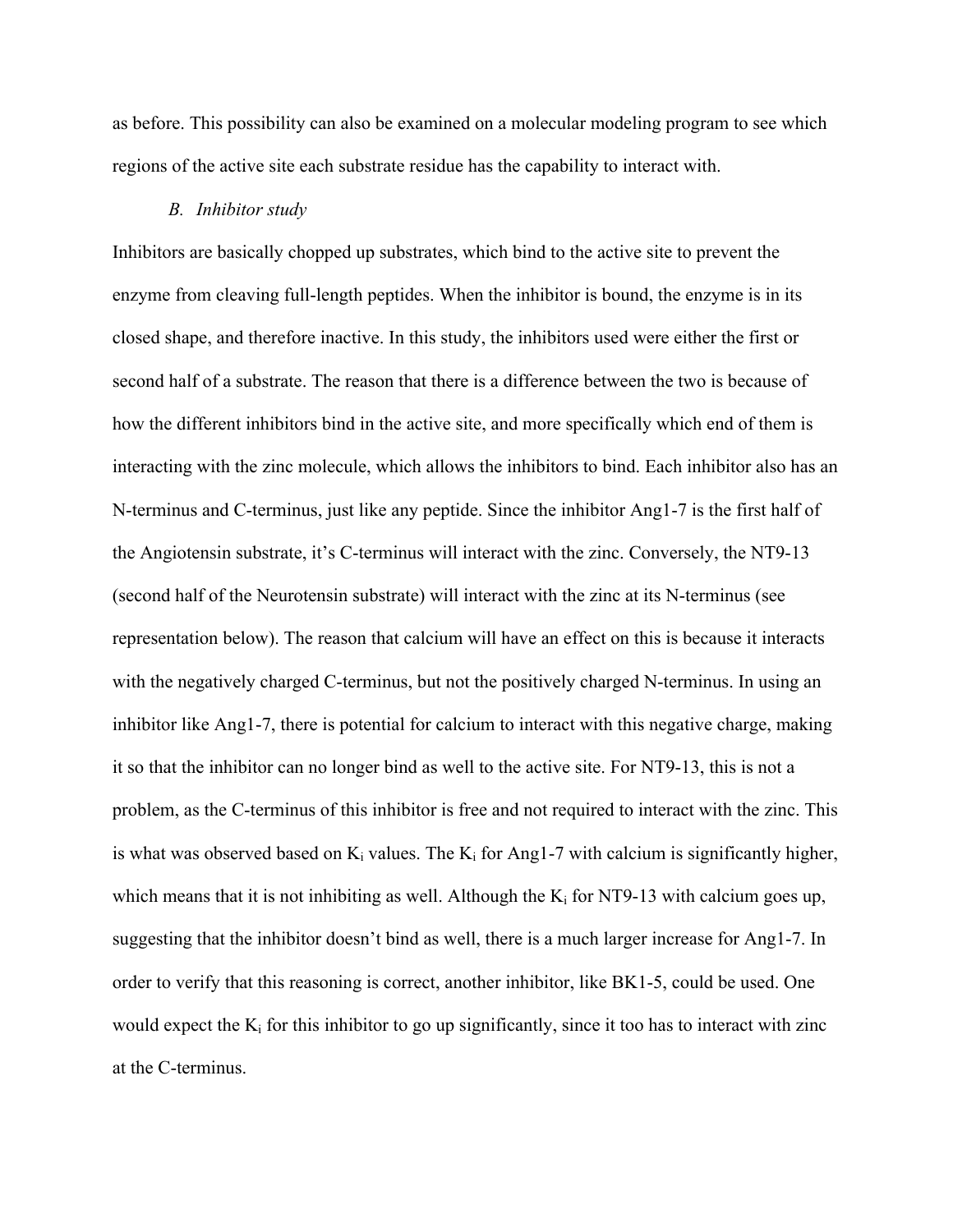

Generic representation of A) normal substrate, B) inhibitor (like Ang1-7), and C) inhibitor (like NT9-13), interactions with zinc. Note that if the C-terminus reacts with  $Ca^{2+}$  it will no longer be available to interact with zinc in the active site.

#### *C. Denaturation*

Analyzing denaturation data is different from activity assays because denaturation measures the fluorescence of the enzyme itself, rather than the substrate. TOP contains the fluorescent amino acid tryptophan, which will fluoresce differently under different conditions, as is observed in a denaturation curve. After standardizing the denaturation data, the important difference to note is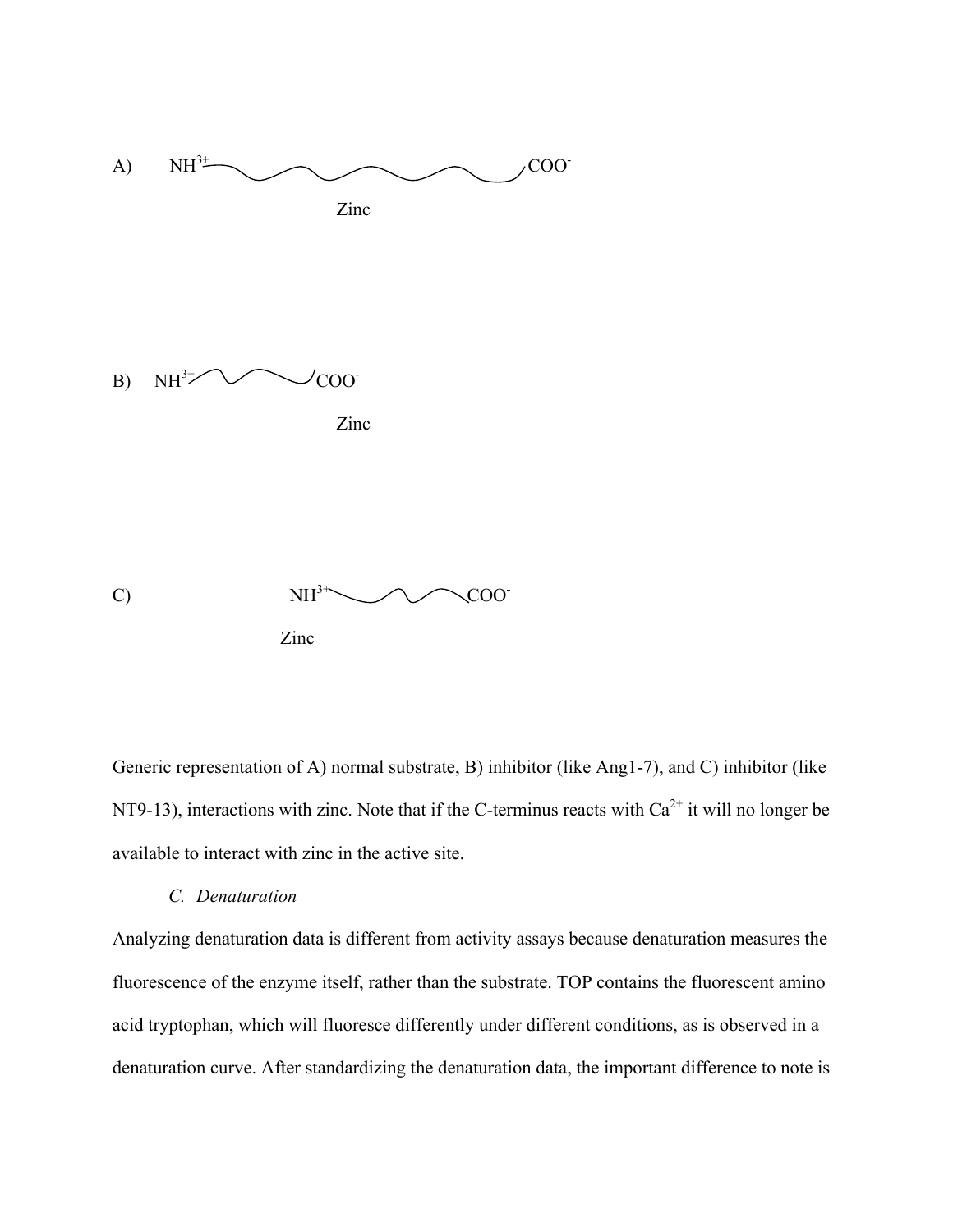between 1 and 3M urea. Previous studies have shown denaturation curves with a slight increase in intensity at low urea concentrations, followed by a downward slope. This was thought to be due to a conformational change that the enzyme undergoes before denaturing. It might be speculated that this is the same conformational change that the enzyme undergoes in its cleavage mechanism. Note that both curves without calcium (blue) increase slightly around 1.5 M urea. Those with calcium, on the other hand, originally decrease, then increase at around 3M urea. It is also important to notice the difference between the blue points (no calcium) at 3M urea. The enzyme with inhibitor fluoresces significantly more at this urea concentration. This suggests that both calcium and inhibitor delay the conformational change, as it takes a higher concentration of urea to see this change. It is known that the addition of inhibitor serves to hold the enzyme in a closed position, which supports the idea that the conformational change in denaturation is delayed by the presence of inhibitor. Since this delay is also seen with calcium, it can be speculated that calcium too holds the enzyme in its closed conformation. To further investigate this possibility, it would be necessary to perform the denaturations at intermediate urea concentrations in order to get more detailed curves.

### *D. pH profile*

The pH profile was performed more as a supplement to a previous study than an investigation involving calcium. Its results, however, are important to the assumption made for activity assays that the substrates MCA and mca-BK are cleaved by TOP through different mechanisms. A pH profile with TOP and MCA substrate has been performed previously. This pH study used the mca-BK substrate, and the pH plots made can be compared to those with the MCA substrate (see references; the paper "pH dependence studies provide insight into the structure and mechanism of thimet oligopeptidase (EC 3.4.24.15)" contains these plots). The most significant difference is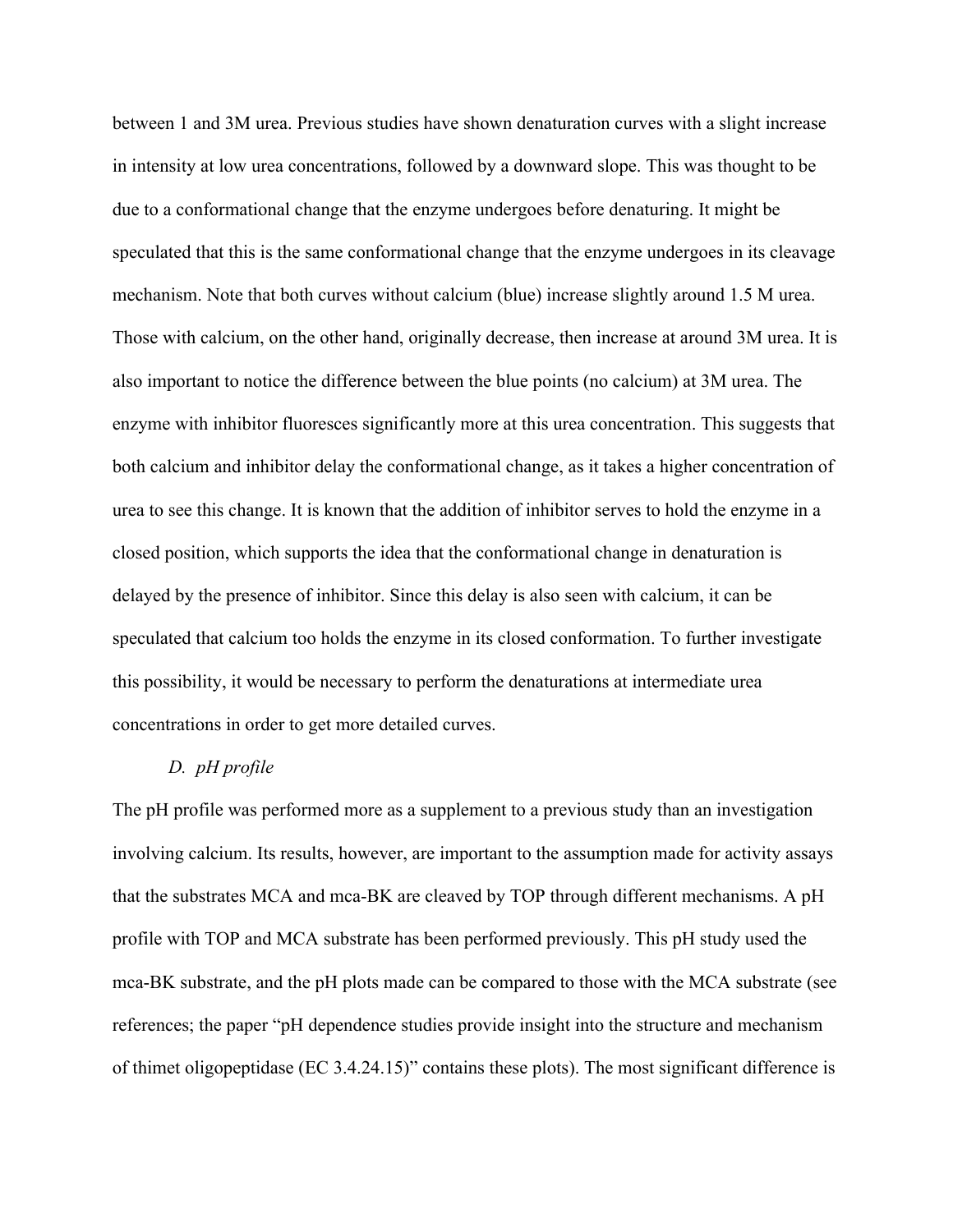that of the influence of  $K_{cat}$  and Km on  $K_{cat}/Km$  for the different substrates. Both substrates show the same general curve for  $K_{cat}/K_m$ , with an increase around the pH of 7. Since  $K_{cat}/K_m$  is dependent on both  $K_{cat}$  and  $K_{m}$ , these two charts can be analyzed to see which is the major influence. In the case of this report,  $K_m$  seems to be a bigger factor in this increase. The  $K_{cat}$  is actually decreasing around pH 7, so in order for the  $K_{cat}/K_m$  to show the increase that it does, it must be because of the influence of decreasing  $K_m$ . In the previous report with MCA, however, it can be seen that the increase in  $K_{cat}/K_m$  is more influenced by  $K_{cat}$ .  $K_m$  values stay more constant, while  $K_{cat}$  shows a large increase. This difference may suggest a difference in the mechanism. While MCA has more of a pH dependence on  $K_{cat}$ , the turnover rate, pH changes using mcaBK are more influenced by  $K_m$ , the binding affinity. While one cannot draw an absolute correlation between this change and the mechanism, this potential can be seen as further evidence to back up the hypothesis that the substrates MCA and mca-BK are cleaved by a different mechanism.

# *V. Conclusion/Acknowledgement*

The preceding data and analysis gives some possible explanations for what has been observed in the different studies. As has been mentioned various times throughout the discussion, however, a more thorough analysis including more experiments is needed in order to draw more definite conclusions. What has been observed so far strongly suggests a connection between calcium and TOP's conformational change. There are, however, many factors to consider and more experiments that should and will be performed in the future.

Many thanks to Dr. Marc Glucksman at Midwest Proteome Center and Department of Biochemistry and Molecular Biology, Rosalind Franklin University of Medicine and Science, for providing the TOP enzyme used. I would also like to thank Dr. Jeff Sigman for his continued